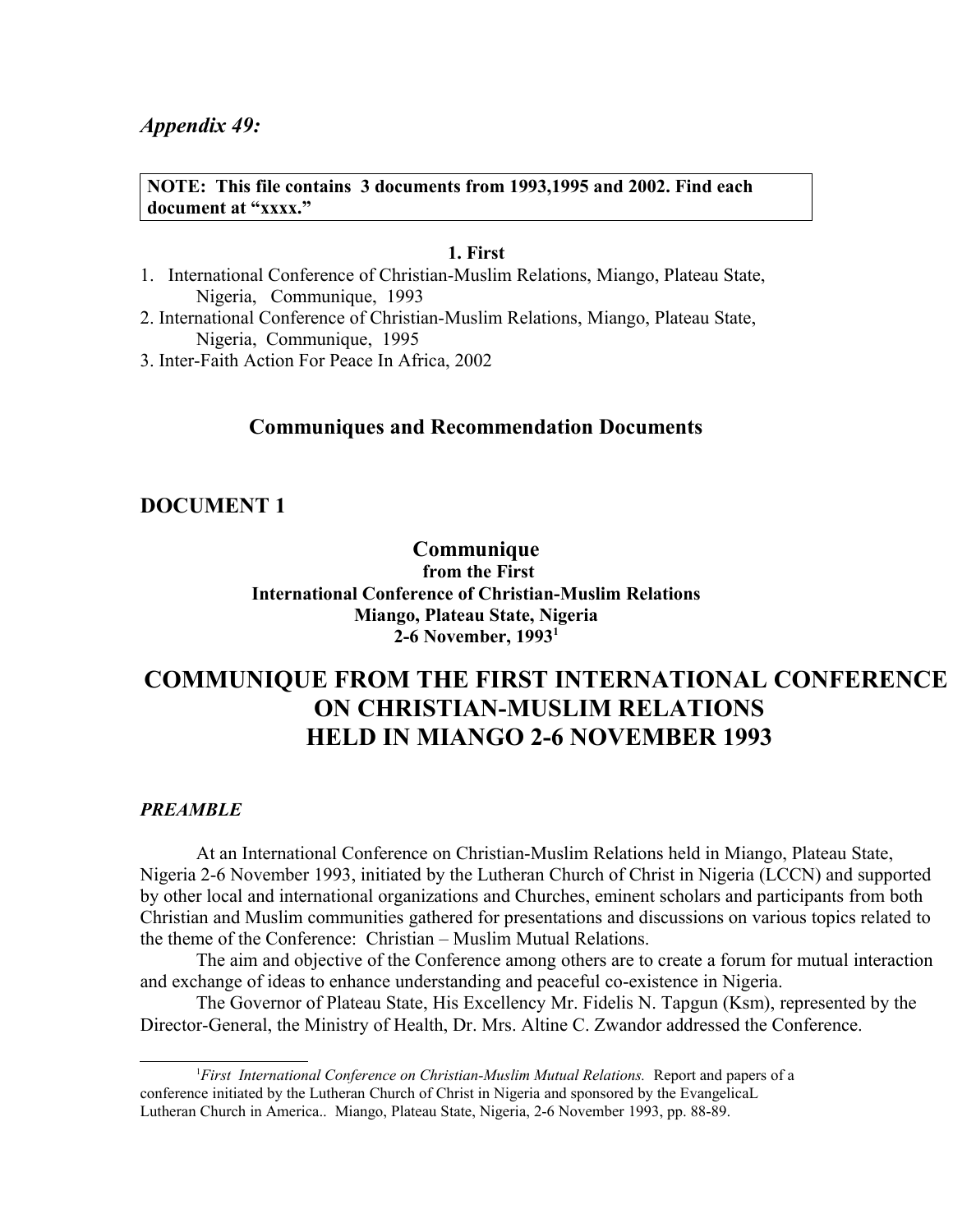## *OBSERVATIONS*

The Conference noted that

- 1. the two religions are in many respects similar in their teachings;
- 2. in recent years a deterioration has taken place in the relatively peaceful relationship between Christians and Muslims in Nigeria evidenced by growing violence, extremism and militancy;
- 3. crises in Nigeria are due to multiple causes, including economic, political as well as religious;
- 4. some Christians and Muslims have not put into practice the teachings of the Bible and the Qur'an, especially on use of force;
- 5. mutual respect is generally lacking in Christian Muslim relations;
- 6. the use of provocative language during preaching is a strong factor contributing to tension and bitterness;
- 7. discrimination in different forms has become a problem in social, educational and political aspects of the society;
- 8. there is a growing tendency towards commercialization of religion.

# **RECOMMENDATIONS**

#### **In the light of these observations the Conference recommends that**

- 1. the common foundation be used to build a new understanding for the need of peaceful coexistence through education;
- 2. religious leaders should
	- a. provide leadership by example,
	- b. encourage taking initiative in arranging conferences and developing curriculum etc. that enhance peaceful co-existence,
	- c. develop the spirit of respect;
- 3. provocative language be avoided in preaching and teaching as well as in the use of cassettes and publications;
- 4. any form of discrimination in employment, promotion of employees and sharing of resources should be discouraged by reviving moral and ethical standards in the society;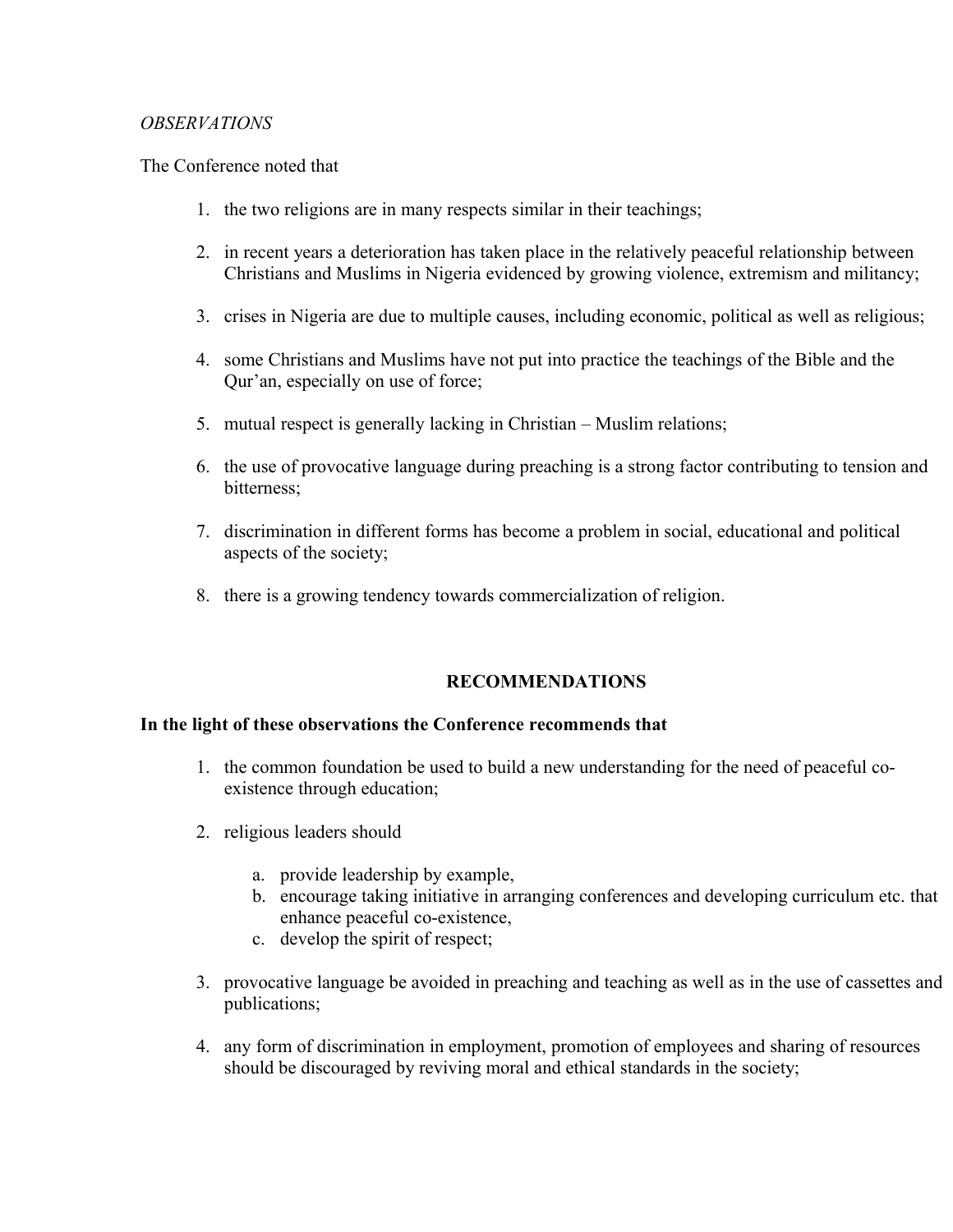- 5. the commercialization of religion should be discouraged as much as possible;
- 6. governments should support efforts of reputable religious organizations to promote Christian-Muslim dialogue at all levels;
- 7. the Government should make moral and religious instruction compulsory at all levels and encourage the learning of each other's religion;
- 8. an Interfaith Dialogue Centre which will promote the realization of these recommendations should be established.

In conclusion, this Conference recommends that efforts should be made to co-ordinate work with that of other organizations that have similar projects in the area of Christian-Muslim dialogue.

(Signed)

Dr. Muhib Omolayo Opeloye, Chairman Communique Committee Elisabeth Holtegaard, Secretary Communique Committee Rt. Rev. Dr. David L. Windibiziri, Bishop LCCN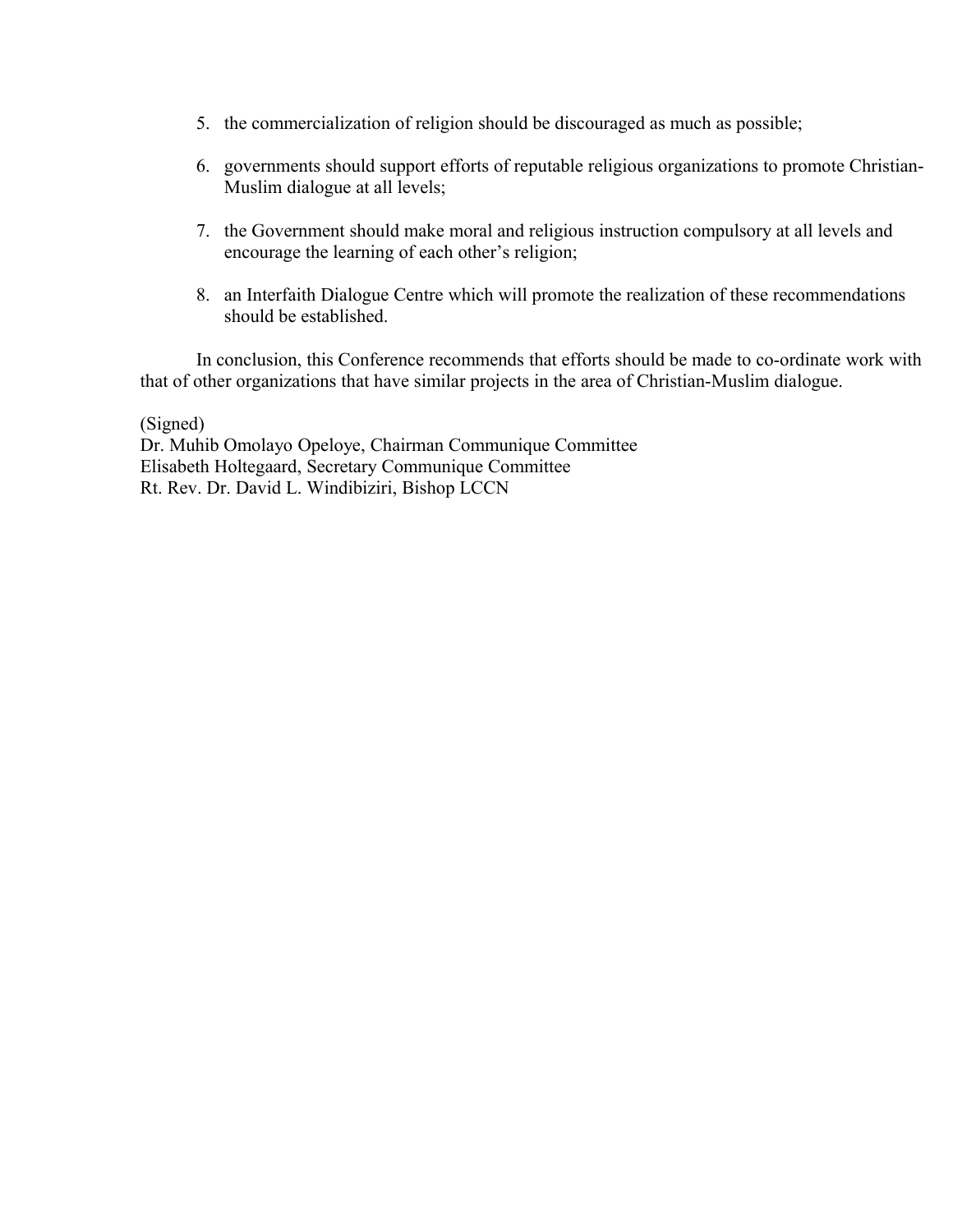#### **Communique**

## **from the Second International Conference of Christian-Muslim Relations Miango, Plateau State, Nigeria 11-16 September, 1995[2](#page-3-0)**

#### PREAMBLE

At the Second International Conference on Christian-Muslim Mutual Relations held in Miango, Plateau State, Nigeria 11-16 September 1995, initiated by the Lutheran Church of Christ in Nigeria (LCCN) and supported by J.N.I. Plateau State Branch and other local and international organizations and Churches, eminent scholars and participants from both Christian and Muslim communities gathered for presentations and discussions on various topics related to the theme of the conference: *THE WAY TO MUTUAL UNDERSTANDING.*

The aim and objective of the Conference among others are to create a forum for mutual interaction and exchange of ideas to enhance understanding and peaceful co-existence in Nigeria.

#### *OBSERVATIONS*

The Conference noted that

- 1. although the majority of Nigerians are peace loving, the behaviour of many Nigerians, whether Christians or Muslims, contradict the tenets of their religions. Hence the prevalence of moral degeneration in the country.
- 2. secularism is not compatible with the background, upbringing and lifestyle of Nigerians, because religion permeates all facets of Nigerian life.
- 3. Nigeria is a society bedeviled by social injustice manifested in an inequitable distribution of wealth, leading to lack of peace.
- 4. Christians and Muslims of Nigeria at times engage in unnecessary rivalry in their religious demands from the Government without considering the essential requirements of their religion and the national interest.
- 5. efforts of the Christian-Muslim Mutual Relations organizations are unable to get to the grassroots. Hence the occasional religious riots in the different parts of the country.

<span id="page-3-0"></span><sup>2</sup> *Second International Conference on Christian-Muslim Mutual Relations.* Report and papers of a conference initiated by the Lutheran Church of Christ in Nigeria and sponsored by the EvangelicaL Lutheran Church in America.. Miango, Plateau State, Nigeria, 11-16 September, 1995, p. 138.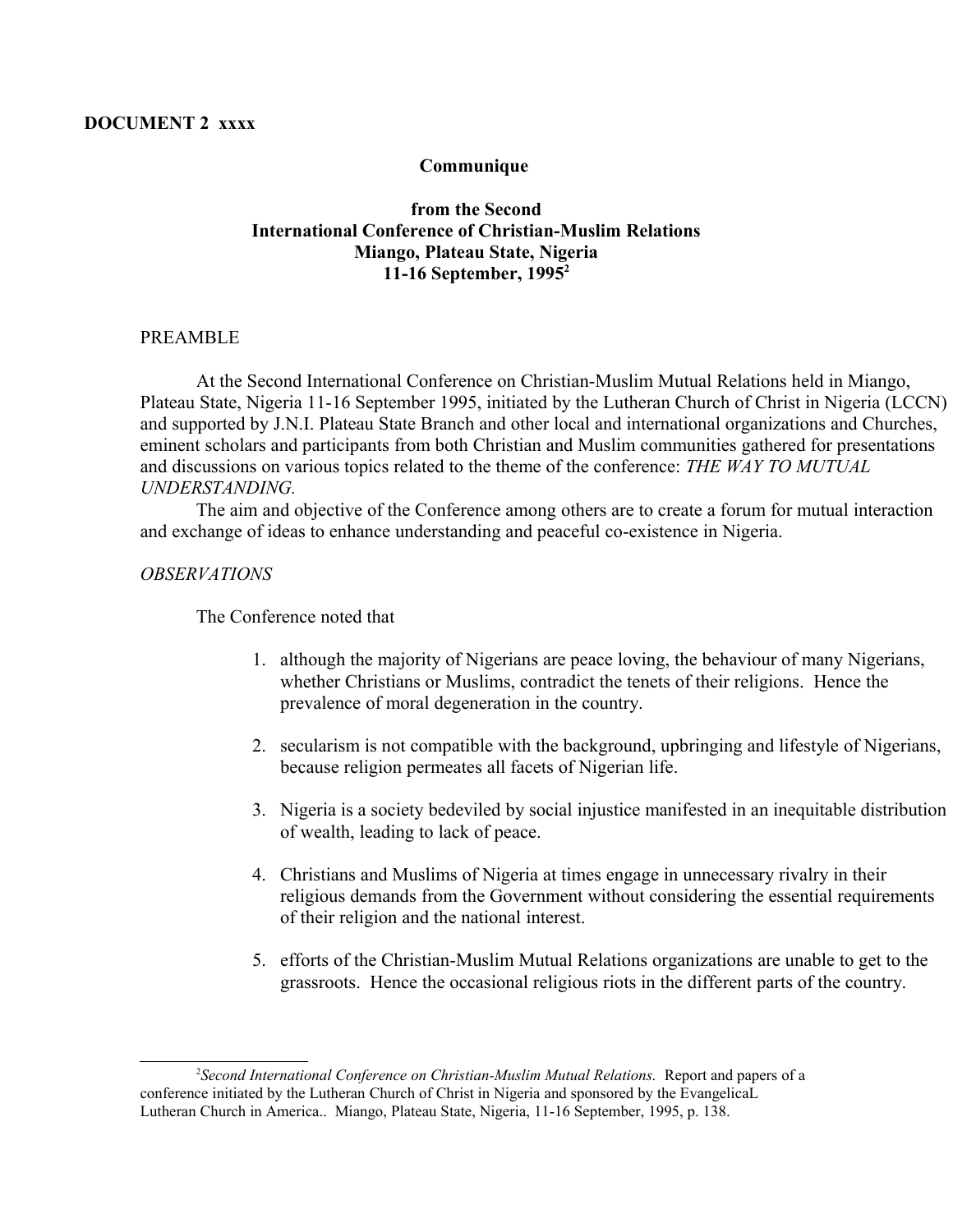- 6. misunderstanding, bitter prejudice and ignorance are contributing factors towards poor relationship between Christians and Muslims.
- 7. Christians and Muslims accept the fact that, though understanding may differ, there is only one God worthy of worship.
- 8. Christians, Muslims and other Nigerians are confronted with bewildering problems in comparison to our human limitations and inadequacies.
- 9. emphasis on the discussion of doctrinal issues may not promote the spirit of interreligious dialogue.

## **Recommendations**

In the light of these observations the Conference recommends that

- 1. the Government makes religious and moral education compulsory at all levels of our educations structure and efforts should be made to ensure implementation of this policy through qualitative teaching.
- 2. the Government should officially recognize the country as a multi-religious rather than a secular state, where no religion should be favoured at the expense of others.
- 3. the Government should as a matter of urgency intensify its efforts to create employment opportunities and narrow the gap in the income of the nation's workforce both in the private and public sectors.
- 4. the Government should consider every religious request from the Christians and the Muslims on its own merit without favour, putting the national interest into consideration.
- 5. the Government should show interest in the promotion of Christian-Muslim Mutual Relations through sponsoring dialogue projects to facilitate peaceful co-existence.
- 6. religious leaders should properly educate and enlighten their followers on the need for religious understanding and peaceful co-existence.
- 7. religious leaders and teachers should highlight common grounds in the two religions to encourage mutual respect.
- 8. Christians, Muslims and other Nigerians should commit these problems to fervent prayer constantly for the desire solutions.
- 9. inter-religious organizations should direct attention to evolving joint projects for mutual benefit.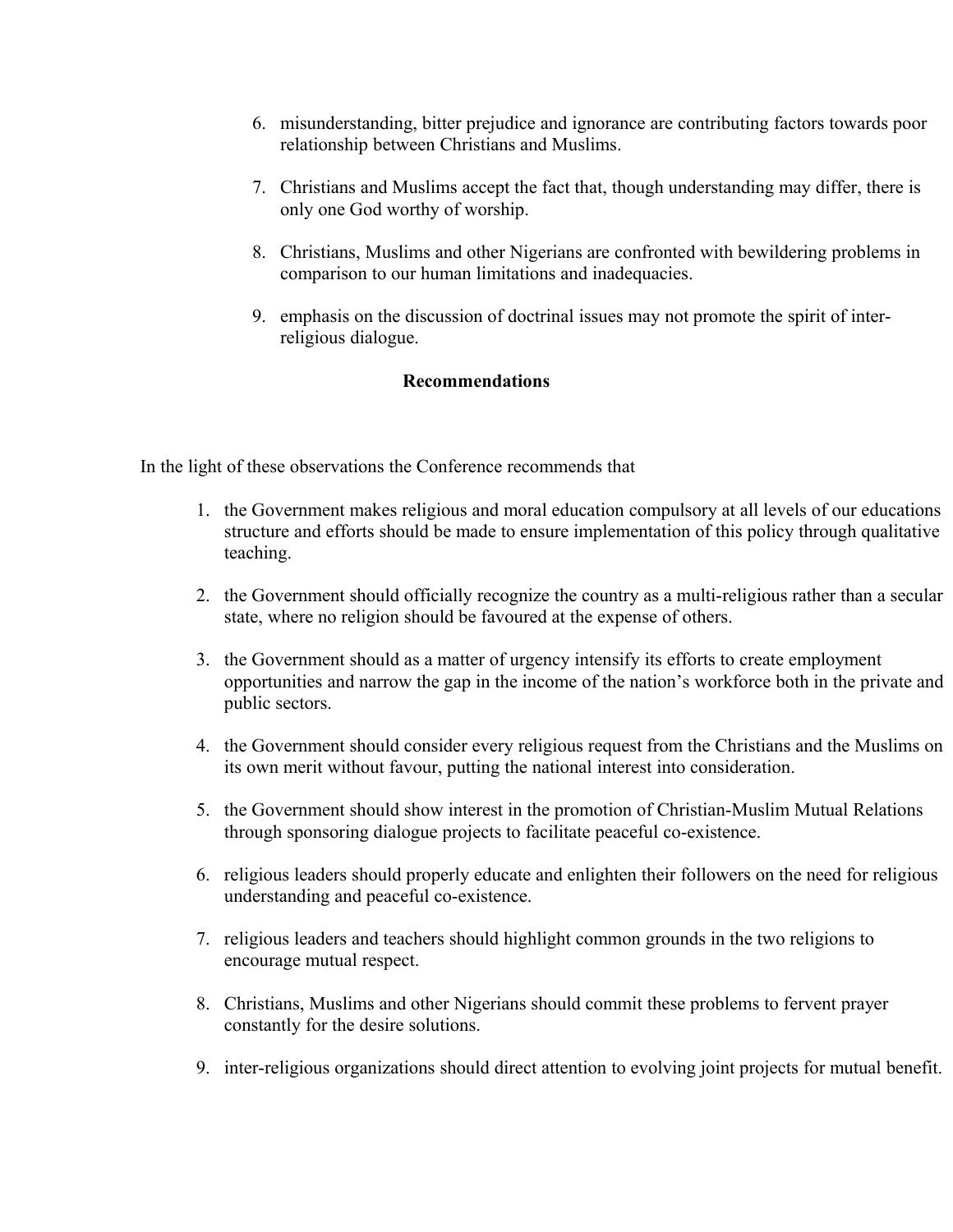(Signed) Alhaji Murtala Aminu, OFR, Galadima Adamawa, Chairman Rt. Rev. Dr. David L. Windibiziri, Bishop Lutheran Church of Christ in Nigeria Elisabeth Holtegaard, Secretary

#### **DOCUMENT 3**

#### **RECOMMENDATIONS BY**

### **Abdul-Rah Man Lawal Adam[3](#page-5-0)**

**Xxxx**

## **INTER-FAITH ACTION FOR PEACE IN AFRICA**

**Inter-Faith Peace Summit in Africa 14-19 October 2002, Johannesburg, South Africa**

**CASE STUDY 3**

#### **INTER-FAITH COOPERATION FOR PEACE IN NIGERIA**

#### **Nigerian Association of Christian-Muslim Mutual Relations**

#### **1. Historical background on the formation of the inter-faith dialogue**

This dialogue started in the year 1993 when the Lutheran Church of Christ in Nigeria (LCCN) and a conglomeration of other churches approached Jama'atul Nasril Islam (JNI) in Jos for a dialogue. Fortunately, there were some Muslim organizations under the JNI who had been into such inter-faith dialogue, like the Muslim Forum of Nigeria which organized a dialogue in collaboration with the Institute of Church and Society in the same year. The violent happenings in the State and in other parts of the country made such dialogues necessary. Then there was a survey of relevant religious bodies that could

<span id="page-5-0"></span><sup>&</sup>lt;sup>3</sup>Abdul-Rah Man Lawal Adam, "The Role of Youth in Peace Building: An Islamic Perspective." In D. Ityavyar and Z. Gundu, pp. 48-49.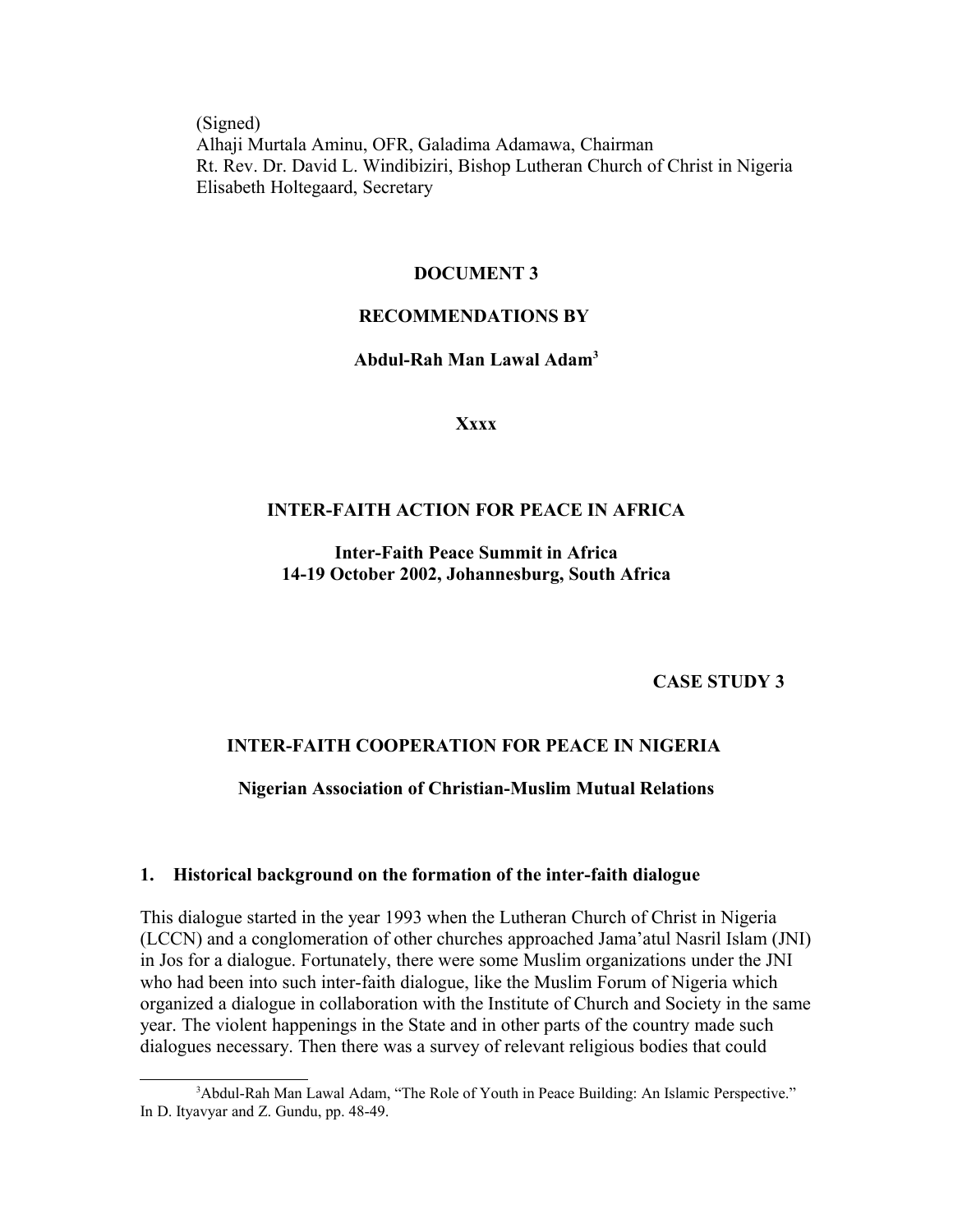provide participants during the dialogue. Thereafter, the First International Conference on Christian-Muslim Mutual Relations was organized in November 1993 at Miango, Plateau State, Nigeria. The conference drew participants from within and outside the country. About 60 participants accepted the invitation, but eventually 44 participated in whole or in part. The conference recorded a success. Several topics centred on the concept of dialogue in the two faiths and the role or influence of religion and politics on dialogue.

# **2. Activities/methodology adopted**

# 2.1 Conferences

The Association has conducted international conferences on enhancing Christian-Muslim mutual relations in 1993, 1995, 1997 and 1999. The most recent, on the theme of 'Conflict management', took place 23-28 September 2002.

# 2.2 Advocacy visits

Advocacy visits were conducted to prominent religious and traditional leaders in Nigeria, including the Sultan of Sokoto, the Shehu of Borno, and Chiefs of Jos and Kafanchan. These visits went a long way to allay many fears from the two religious groups. They also provided a favourable atmosphere for the success of the dialogue as persons who hitherto would naturally refuse to participate in the conference participated fully.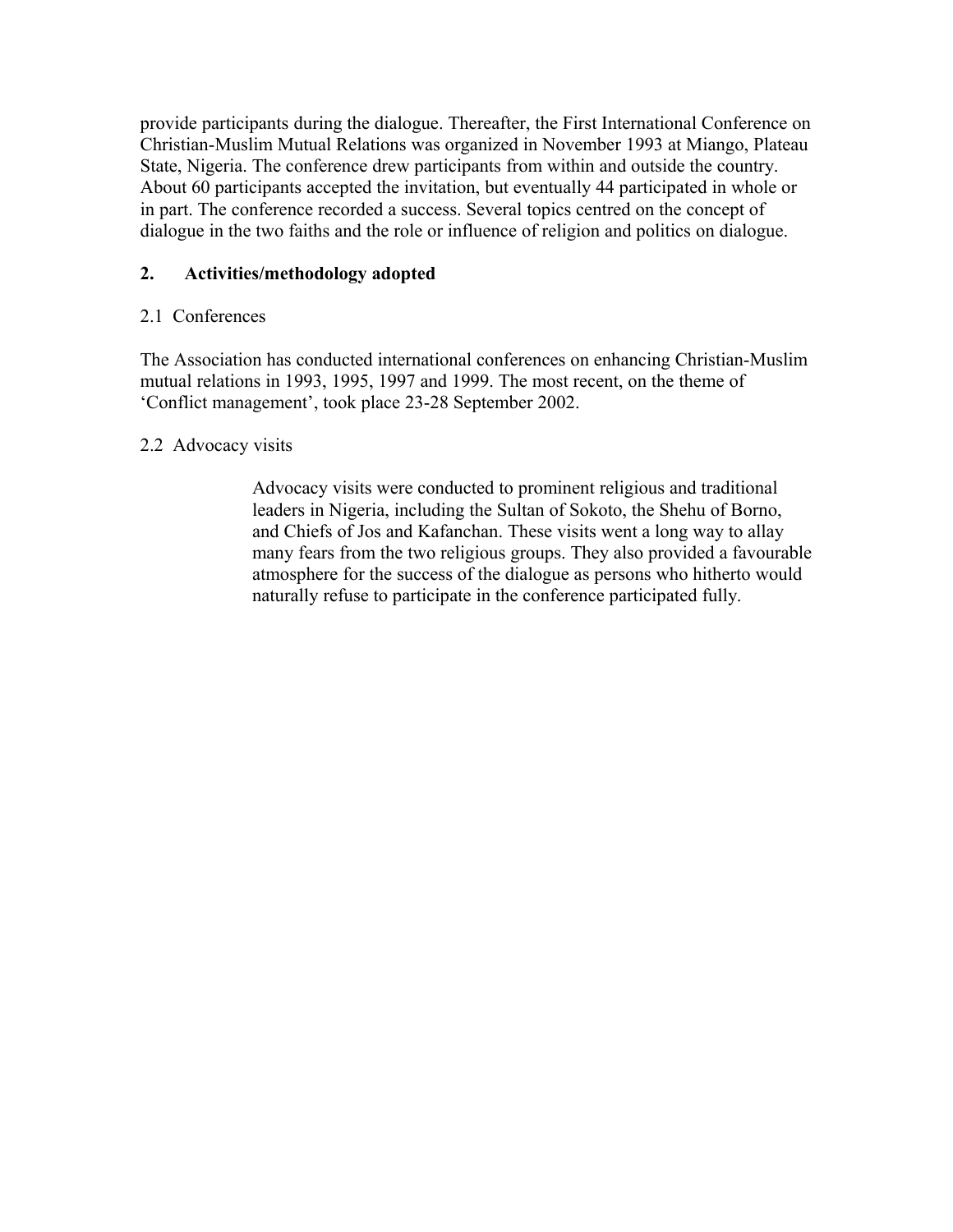2.3 Formation of a Caretaker Committee

At the second conference in 1995 participants yearned for the formation of a Caretaker Committee that would oversee the planning of the conferences and see to the formation of a permanent Association with officers. The committee was formed, comprising eight members, four from each side. Later, two trustees from each side were added. The trustees are Archbishop emeritus Dr David Windibiziri, Bishop Kevin Aje, Group Captain (rtd) Usman Jibrin and Professor Musli T. Yahya.

#### 2.3 Constitution drafting

A Constitution drafting committee was formed during the 1997 conference. The draft Constitution was presented to the 1999 conference, and adopted after discussion. The Constitution was then to be used to register the Association.

2.4 Registration of the Association

The Caretaker Committee was mandated to take up the issue of registration which is still in progress. The delay was necessitated by the Jos crisis in September 2001. During this year's conference members willing to be registered had open opportunity with regard to participation. However, there will be both corporate and individual membership.

#### **3. Positive gains from the dialogue**

- 3.1 The forum provides for interaction amongst the followers of the two religions. There were exchanges or addresses by the participants, thereby promoting friendships. There was eagerness to attend the next conference.
- 3.2 It provides for greater understanding amongst the adherents of the two faiths. This means so many stereotypes and prejudices were removed against the religions. People discussed freely the concepts and ideas of the respective faiths. This promoted a peaceful atmosphere to learn about each other's religion.
- 3.3 Consequently, this developed into mutual respect and peaceful co-existence amongst the followers of the two religions. The conflicts which hitherto resulted in violence now became avenues for change of attitude towards one another.
- 3.3 During the last Jos crisis (September 2001) the Association made some paid announcements and captions on television and in the press, calling for restoration of peace within the State. There were also some television programmes giving insights into the activities of the Association and its objective of fostering peaceful and mutual understanding with a view to enhancing peaceful co-existence amongst Christians and Muslims for the development of the country as a whole.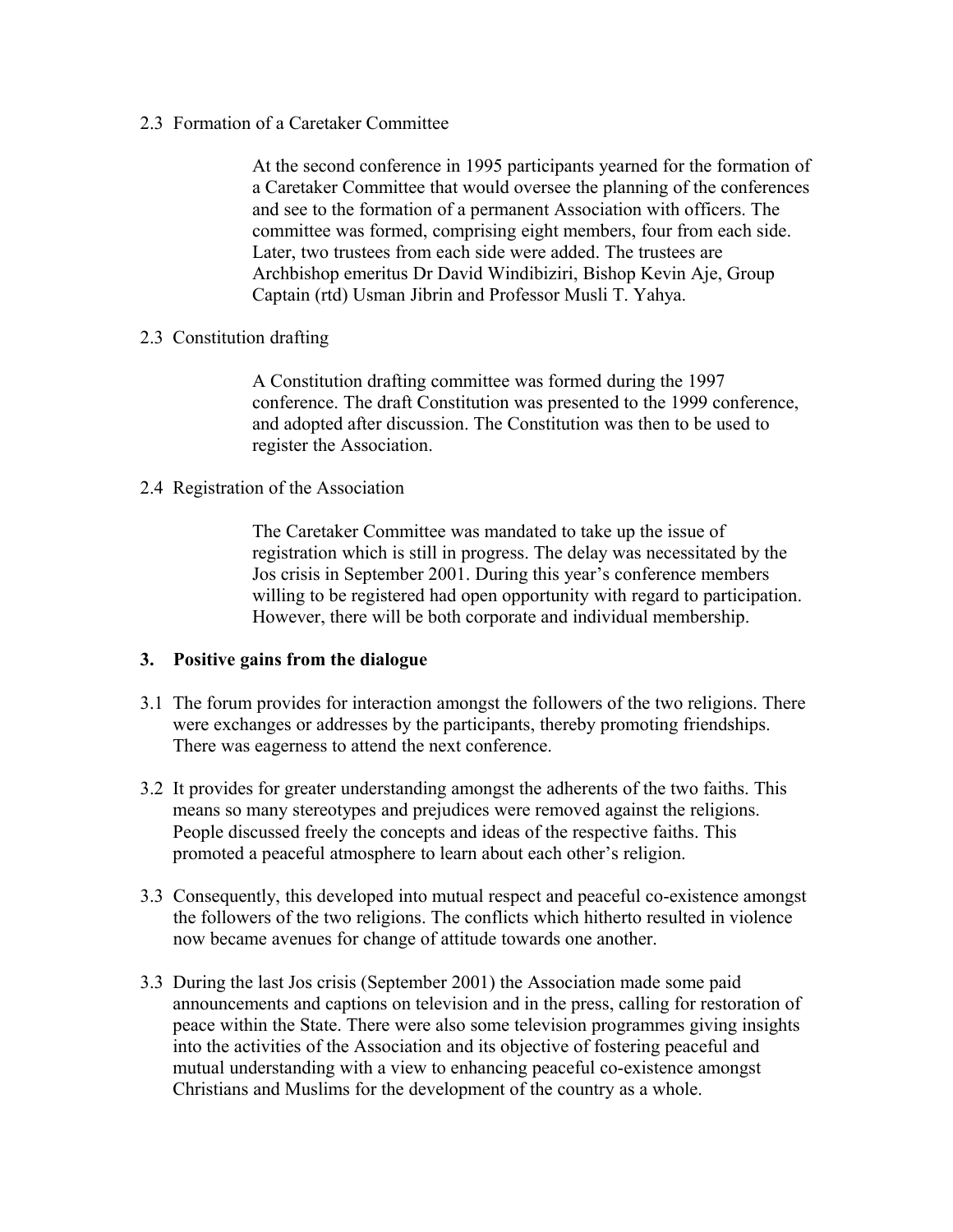- 3.4 There were communiques at the end of each conference which usually called on religious bodies to educate their followers on the tenets of their religion, and on the government to be up to its task to promote a favourable atmosphere for peace to reign in the society.
- 3.5 The signing of the peace treaty in Kaduna between the Christians and Muslims,after the violent clashes that claimed many lives and properties destroyed. The clashes were political in nature after the implementation of the Shari'a legal system, but became ethno-religious, with the Hausa-Fulani and the Muslims on the one side and the other indigenous tribes and Christians on the other. The resolution to live peacefully is a highly welcome development in the country and the continent in general.

# **4. Conflicts**

- 4.1 From the interactions during the conferences held, it was observed that some factors bring about conflicts in the Nigerian society. Such factors include ignorance, poverty, politics and social stratification of the society, and of recent, the issue of historical settlements vis-a-vis the question of indigenes and settlers have to a large extent given the country a very harsh experience of rampant violent clashes. By way of argument, it has also been advanced that people have been under a long military dictatorship and suddenly now they have democracy which has been overused or misused to foment violence.
- 4.2 Furthermore, there is the issue of industrious groups who have earned high success in their economic spheres which the unindustrious groups later feel jealous about, for example, the case in Jos of the Hausa-Fulani (the co-called settlers) and the three indigenous tribes of the Jos area (the so-called indigenes, i.e. Berom, Afizere and Anaguta). These trends abound in several parts of the country and result in a lot of conflict over resources and political and social means.
- 4.3 The Federal Government of Nigeria is now looking into the issue of ethno-political problems giving rise to the indigene - settler syndrome by establishing several panels of inquiry into the issue with a view to finding a lasting solution to the problem. The intention is to give a constitutional backing to the findings.

# **5. Future endeavours**

The Association is looking inwards to give more impact to the benefits to be derived after the conduct of the dialogue through the following:

- Conferences are to be organized at the state and local government level.
- The Association is to organize conflict management workshops for areas identified to be in need of such.
- More advocacy visits are to be conducted to community and religious leaders in the country and problem areas. Also the displaced persons in areas affected by violent